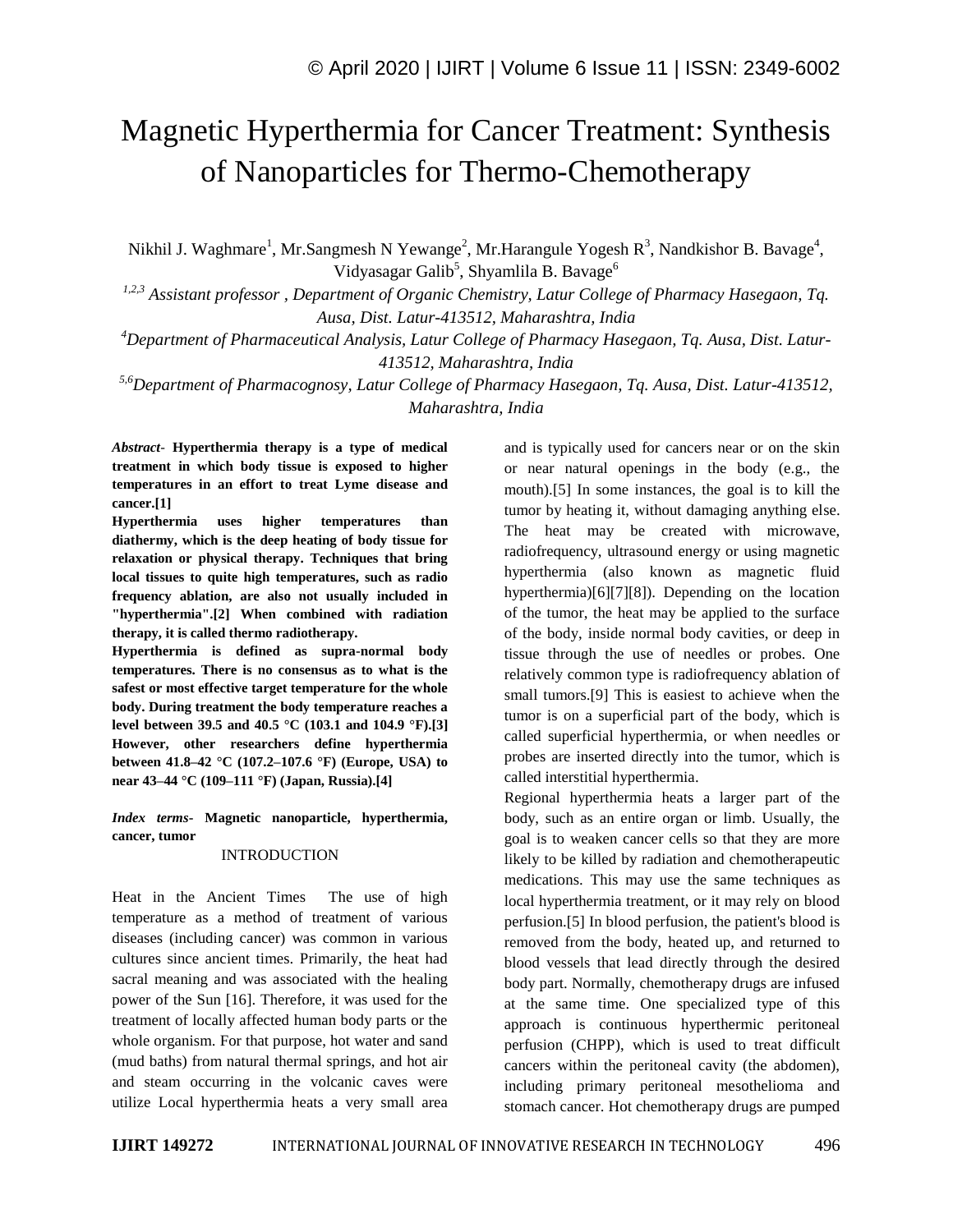directly into the peritoneal cavity to kill the cancer cells.[9]

## **TREATMENTS**

The St. George Klinik for hyperthermia in Germany is using it to kill Lyme disease bacteria that spread throughout the whole body. The entire body including blood is heated for approximately 2 hours. It is hypothesized that hyperthermia may be able to decrease the size of cancers.[1] Research is ongoing.[1]Localized hyperthermia treatment is a well-established cancer treatment method with a simple basic principle: If a temperature elevation to 104ºF can be maintained for one hour within a cancer tumor, the cancer cells will be destroyed.[10]The schedule for treatments has varied between study centers. After being heated, cells develop resistance to heat, which persists for about three days and reduces the likelihood that they will die from direct effects of the heat.[11] Some even suggest maximum treatment schedule of twice a week.[12] Japanese researchers treated people with "cycles" up to four times a week apart.[13] Radio sensitivity may be achieved with hyperthermia, and using heat with every radiation treatment may drive the treatment schedule.[11] Moderate hyperthermia treatments usually maintain the temperature for approximately an hour.[12]

Hyperthermia treatment is a non-invasive method of increasing tumor temperature to stimulate blood flow, increase oxygenation and render tumor cells more sensitive to radiation. By adding hyperthermia to radiation therapy, radiation oncologists can increase tumor control while minimizing damage to healthy tissue.

Hyperthermia helps address the limitations of radiation for many patients by effectively increasing the radiation dose without increasing in unwanted side effects.

# ENHANCED PERMEABILITY AND RETENTION (EPR) EFFECT

For a tumor to grow beyond approximately two millimeters in diameter, tumor cells must excrete a variety of molecular signalers to initiate blood vessel growth and recruit nutrients.107 The growth of new blood vessels is termed "neovascularization" or "angiogenesis". Tumoral angiogenesis typically is

disorganized, occurring rapidly. This type of vascularization results in large (600–800 nm) fenestrations (gaps) between adjacent tumor endothelial cells.108 These fenestrations permit substances injected into the blood — for instance, gadolinium contrast used to increase signal within tumor tissues during MRI imaging — to accumulate within tumors, even without any targeting moiety present.109 By injecting nanoparticles systemically, it is hoped that a large percentage of the injected dose will accumulate within tumors due to the EPR effect. The EPR (enhanced permeability and retention) effect allows for preferential diffusion of substances present in the blood into tumors (as shown with the schematic of targeted nanoparticles in this figure).

Nanoparticle size and surface characteristics will affect their tumor localization and overall bio distribution in vivo. As noted, nanoparticles over 100 nm in diameter and particles with more hydrophobic coatings will be rapidly depleted from circulation through RES filtration.100 Smaller particles are therefore more desirable from a distribution standpoint as well as for penetration and diffusion by the EPR effect. Nanoparticles of decreasing size, however, have higher surface area to volume ratios which favors plasma protein adherence. With significant protein agglomeration, the



particles will again be recognized and cleared by reticuloendothelial macrophages.115 Since surface coatings, along with targeting moiety attachment, to the nanoparticle will determine the final hydrodynamic diameter, the ability to decrease surface thickness while ensuring stability and maintaining sizeable crystal cores is invaluable.

## ADVERSE EFFECTS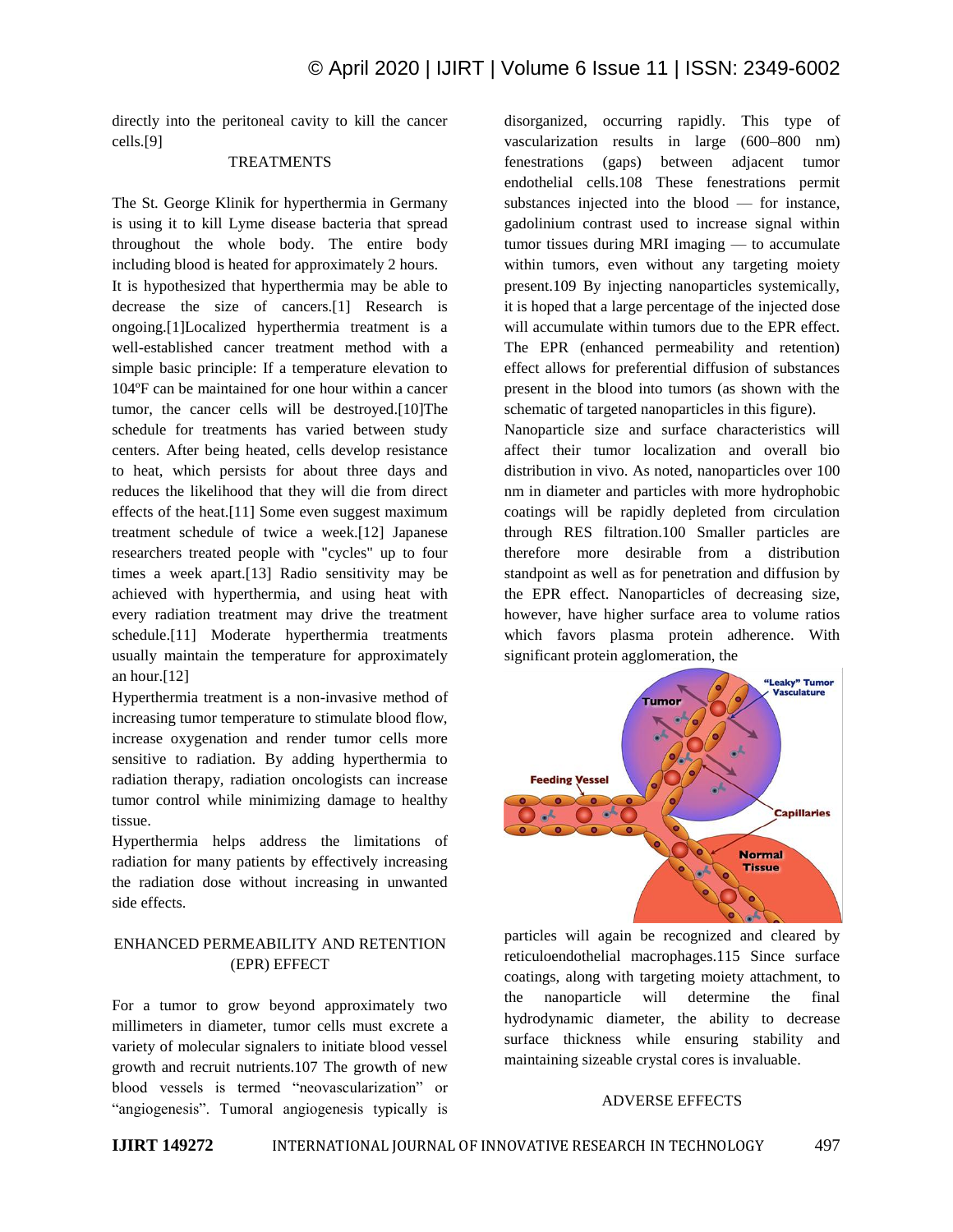External application of heat may cause surface burns.[12] Tissue damage to a target organ with a regional treatment will vary with what tissue is heated (e.g. brain treated directly may injure the brain, lung tissue treated directly may cause pulmonary problems) Whole body hyperthermia can cause swelling, blood clots, and bleeding.[11] Systemic shock, may result, but is highly dependent upon method difference in achieving it. It may also cause cardiovascular toxicity.[9] All techniques are often combined with radiation or chemotherapy, muddying how much toxicity is the result of those treatments versus the temperature elevation achieved. Are there any side effects?

Side effects may include skin discomfort or local pain. Hyperthermia can also cause blisters and sometimes burns, but generally these heal quickly. Local hyperthermia can cause pain at the site, infection, blood clots, burns, and damage to the muscles, skin, and nerves in the treated area. Whole body hyperthermia can cause diarrhea, nausea, and vomiting. Please note that improved technology, research, and treatment experience have resulted in fewer side effects. Most side effects people experience are short-term and not serious.

## MECHANISM

Hyperthermia can kill cells directly, but its more important use is in combination with other treatments for cancer.[11] Hyperthermia increases blood flow to the warmed area, perhaps doubling perfusion in tumors, while increasing perfusion in normal tissue by ten times or even more.[11] This enhances the delivery of medications. Hyperthermia also increases oxygen delivery to the area, which may make radiation more likely to damage and kill cells, as well as preventing cells from repairing the damage induced during the radiation session.[12]

Cancerous cells are not inherently more susceptible to the effects of heat.[11] When compared in in vitro studies, normal cells and cancer cells show the same responses to heat. However, the vascular disorganization of a solid tumor results in an unfavorable microenvironment inside tumors. Consequently, the tumor cells are already stressed by low oxygen, higher than normal acid concentrations, and insufficient nutrients, and are thus significantly less able to tolerate the added stress of heat than a healthy cell in normal tissue.<sup>[11]</sup>

Mild hyperthermia, which provides temperatures equal to that of a naturally high fever, may stimulate natural immunological attacks against the tumor. However it is also induces a natural physiological response called thermo tolerance, which tends to protect the treated tumor.[11]

Moderate hyperthermia, which heats cells in the range of 40 to 42  $^{\circ}$ C (104 to 108  $^{\circ}$ F), damages cells directly, in addition to making the cells radiosensitive and increasing the pore size to improve delivery of large-molecule chemotherapeutic and immunotherapeutic agents (molecular weight greater than 1,000 Daltons), such as monoclonal antibodies and liposome-encapsulated drugs.[11] Cellular uptake of certain small molecule drugs is also increased.[11]Very high temperatures, above 50 °C (122 °F), are used for ablation (direct destruction) of some tumors.[12] This generally involves inserting a metal tube directly into the tumor, and heating the tip until the tissue next to the tube has been killed.

## FUTURE DIRECTIONS

Hyperthermia may be combined with gene therapy, particularly using the heat shock protein 70 promoter.[11]

Two major technological challenges make hyperthermia therapy complicated: the ability to achieve a uniform temperature in a tumor, and the ability to precisely monitor the temperatures of both the tumor and the surrounding tissue.[11] Advances in devices to deliver uniform levels of the precise amount of heat desired, and devices to measure the total dose of heat received, are hoped for.[11]

In locally advanced adenocarcinoma of middle and lower rectum, regional hyperthermia added to chemo radio therapy achieved good results in terms of rate of sphincter sparing surgery.[18]

# MAGNETIC HYPERTHERMIA

Magnetic hyperthermia is an experimental treatment for cancer, based on the fact that magnetic nanoparticles can transform electromagnetic energy from an external high-frequency field to heat[19]. This is due to the magnetic hysteresis of the material when it is subjected to an alternating magnetic field.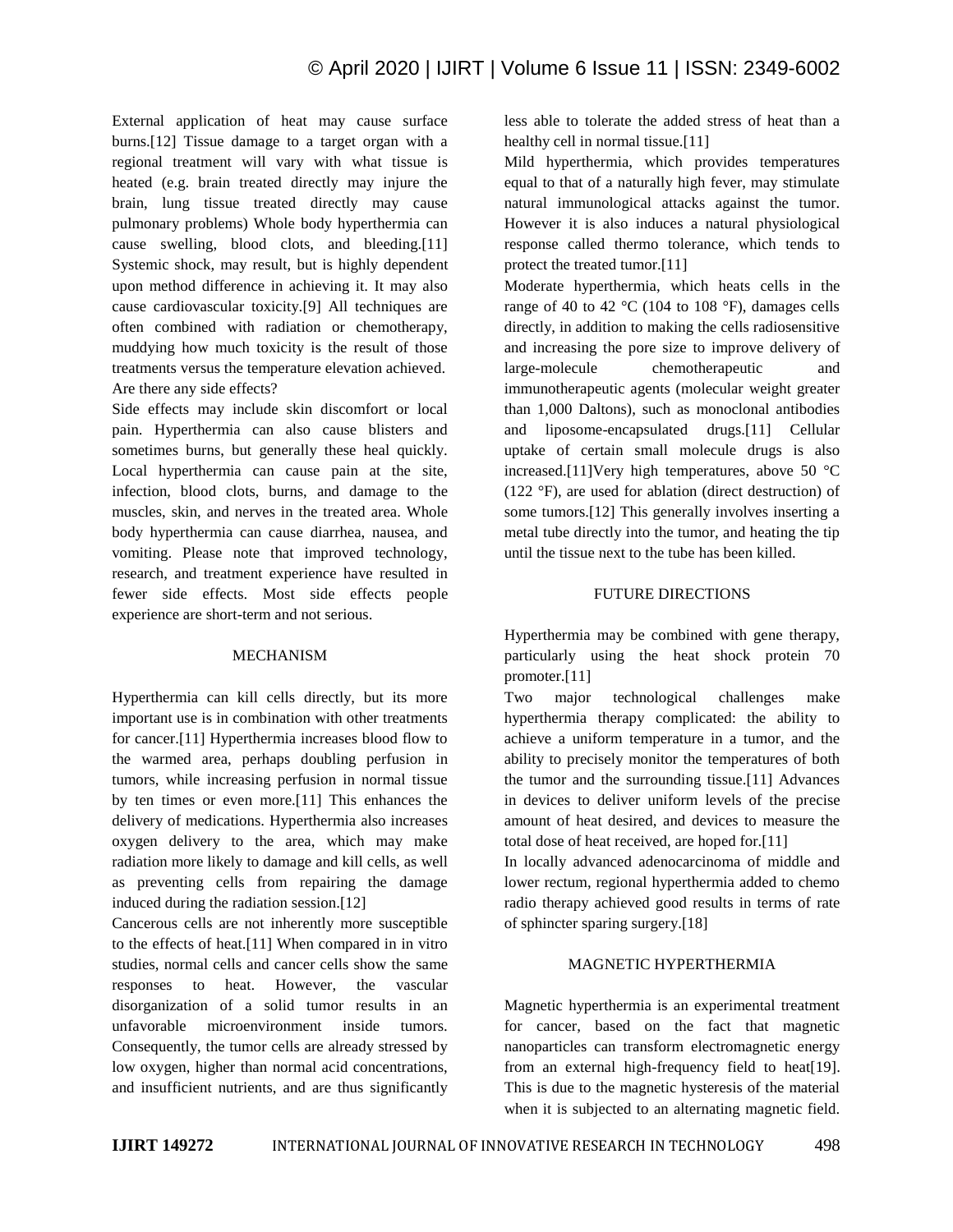The area enclosed by the hysteresis loop represents losses, which are commonly dissipated as thermal energy [19]. In many industrial applications this heat is undesirable, however it is the basis for magnetic hyperthermia treatment.[citation needed]

## CO-PRECIPITATION

## Main article: Co-precipitation

Co-precipitation is a facile and convenient way to synthesize iron oxides (either Fe3O4 or γ-Fe2O3) from aqueous Fe2+/Fe3+ salt solutions by the addition of a base under inert atmosphere at room temperature or at elevated temperature. The size, shape, and composition of the magnetic nanoparticles very much depends on the type of salts used (e.g.chlorides, sulfates, nitrates), the Fe2+/Fe3+ ratio, the reaction temperature, the pH value a

And ionic strength of the media,[21] and the mixing rate with the base solution used to provoke the precipitation.[31] The co-precipitation approach has been used extensively to produce ferrite nanoparticles of controlled sizes and magnetic properties.

## THERMAL DECOMPOSITION

#### Main article: Thermal decomposition

Magnetic nanocrystals with smaller size can essentially be synthesized through the thermal decomposition of alkaline organometallic compounds in high-boiling organic solvents containing stabilizing surfactants.[21][39][40]

#### MICROEMULSION

## Main article: Microemulsion

Using the microemulsion technique, metallic cobalt, cobalt/platinum alloys, and gold-coated cobalt/platinum nanoparticles have been synthesized in reverse micelles of cetyltrimethly ammonium Physics Chemistry







## FLAME SPRAY SYNTHESIS

Using flame spray pyrolysis [30][42] and varying the reaction conditions, oxides, metal or carbon coated nanoparticles are produced at a rate of  $>$  30 g/h.

Various flame spray conditions and their impact on the resulting nanoparticles

## TYPES OF MAGNETIC NANOPARTICLES

## Oxides: ferrites

Ferrite nanoparticles or iron oxide nanoparticles (iron oxides in crystal structure of maghemite or magnetite) are the most explored magnetic nanoparticles up to date. Once the ferrite particles become smaller than 128 nm[22] they become super paramagnetic which prevents self-agglomeration since they exhibit their magnetic behavior only when an external magnetic field is applied. The magnetic moment of ferrite nanoparticles can be greatly increased by controlled clustering of a number of individual super paramagnetic nanoparticles into super paramagnetic nanoparticle clusters, namely magnetic nanobeads.[1] With the external magnetic field switched off, the remanence falls back to zero. Just like non-magnetic oxide nanoparticles, the surface of ferrite nanoparticles is often modified by surfactants, silica,[1] silicones or phosphoric acid derivatives to increase their stability in solution.[23] Maghemite nanoparticle cluster with silica shell. TEM image of a maghemite magnetic nanoparticle cluster with silica shell.[3][24]

# FERRITES WITH A SHELL

The surface of a maghemite or magnetite magnetic nanoparticle is relatively inert and does not usually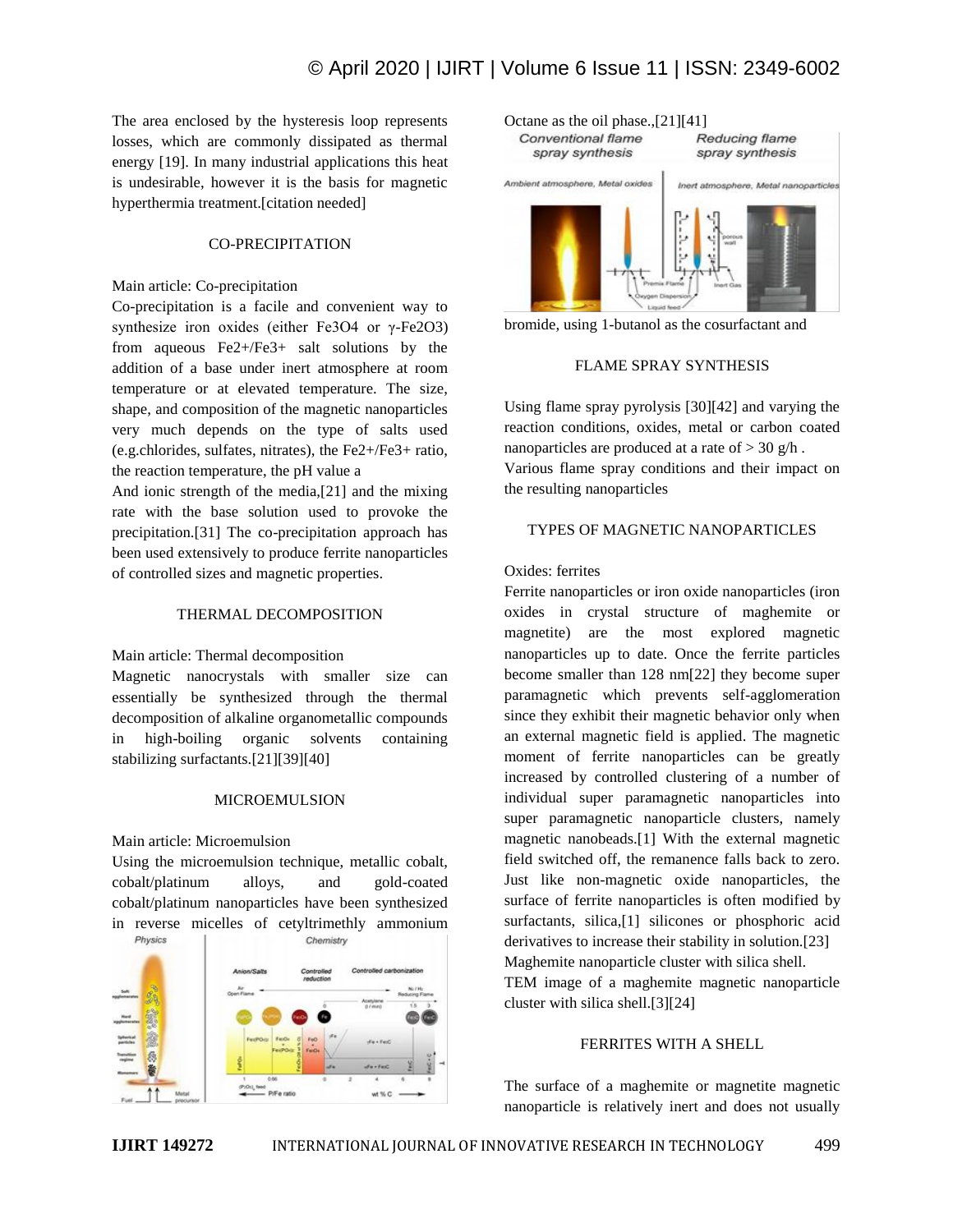allow strong covalent bonds with functionalization molecules. However, the reactivity of the magnetic nanoparticles can be improved by coating a layer of silica onto their surface.[25] The silica shell can be easily modified with various surface functional groups via covalent bonds between organo-silane molecules and silica shell.[26] In addition, some fluorescent dye molecules can be covalently bonded to the functionalized silica shell.

Nanoparticle clusters with narrow size distribution consisting of super paramagnetic oxide nanoparticles (~ 80 maghemite super paramagnetic nanoparticles per bead) coated with a silica shell have several advantages over metallic nanoparticles:[1]

Higher chemical stability (crucial for biomedical applications)

Narrow size distribution (crucial for biomedical applications)

Higher colloidal stability since they do not magnetically agglomerate

Magnetic moment can be tuned with the nanoparticle cluster size

Retained super paramagnetic properties (independent of the nanoparticle cluster size)

Silica surface enables straightforward covalent functionalization

# METALLIC

Metallic nanoparticles may be beneficial for some technical applications due to their higher magnetic moment whereas oxides (maghemite, magnetite) would be beneficial for biomedical applications. This also implies that for the same moment, metallic nanoparticles can be made smaller than their oxide counterparts. On the other hand, metallic nanoparticles have the great disadvantage of being pyrophoric and reactive to oxidizing agents to various degrees. This makes their handling difficult and enables unwanted side reactions which makes them less appropriate for biomedical applications



Colloid formation for metallic particles is also much more challenging. Cobalt nanoparticle with graphene shell. Cobalt nanoparticle with graphene shell (note: The individual graphene layers are visible)[28]

# METALLIC WITH A SHELL

The metallic core of magnetic nanoparticles may be passivated by gentle oxidation, surfactants, polymers and precious metals.[21] In an oxygen environment, Co nanoparticles form an anti-ferromagnetic CoO layer on the surface of the Co nanoparticle. Recently, work has explored the synthesis and exchange bias effect in these Co core CoO shell nanoparticles with a gold outer shell.[29] Nanoparticles with a magnetic core consisting either of elementary Iron or Cobalt with a nonreactive shell made of graphene have been synthesized recently.[30] The advantages compared to ferrite or elemental nanoparticles are:

# HIGHER MAGNETIZATION

Higher stability in acidic and basic solution as well as organic solvents Chemistry[28] on the graphene surface via methods already known for carbon nanotubes

# **CONCLUSION**

Requirements for Magnetic Nanoparticles Used in Cancer Therapy

Producing localized hyperthermia of malignant lesions, using nanoparticles and AMF, has the potential to either directly kill the cancer cells or enhance susceptibility to radiation or chemotherapy. Several critical developments are needed to make nanoparticle-based hyperthermia clinically viable:

The nanoparticles need to be coated for biocompatibility, low toxicity and evasion of the RES and kidney filtration.

Nanoparticles in tumors must be selectively heated via focused AMF, leaving nanoparticles that collect in potentially vulnerable regions (liver, kidney) unheated.

# REFERENCE

[1] "Hyperthermia in Cancer Treatment". National Cancer Institute. 9 September 2011. Retrieved 7 November 2017.